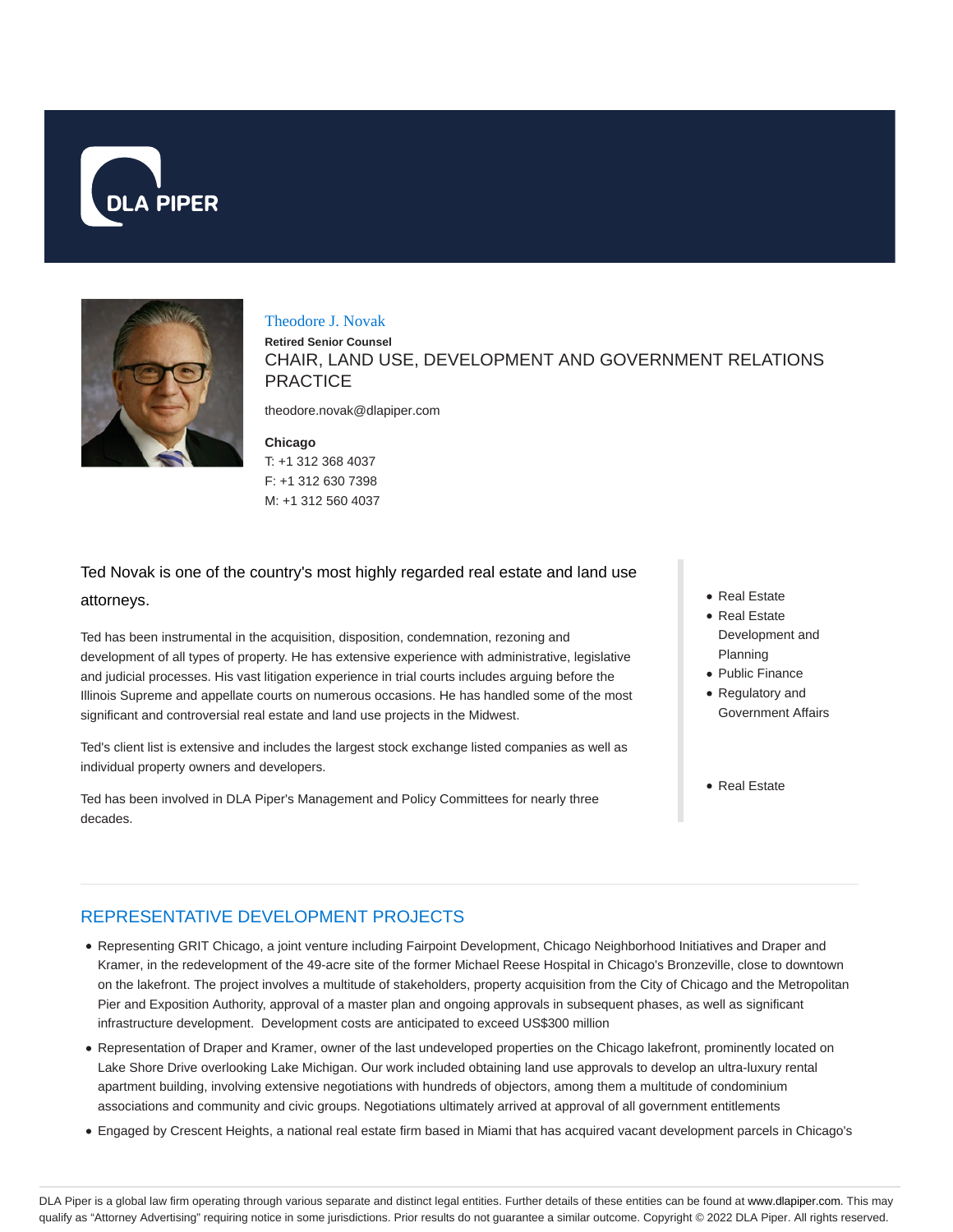Central Station redevelopment project area. We are involved in ongoing zoning and land use matters with the City of Chicago. The project includes a pair of residential towers designed by Rafael Vinoly, approximately 829' and 900' tall, along the southern border of Grant Park. Construction of the first tower has commenced

- Involved in approval of entitlements for development of a full city block adjacent to Chicago's Holy Name Cathedral as a mixed-use development of more than 1.5 million square feet, featuring 869 residential units as well as retail, office, spa, parking and Cathedralrelated assembly uses, set in a base building with two towers of 1,011 and 654 feet. The former will be Chicago's sixth-largest building. The project, adjacent to a major transit stop, takes advantage of transit-oriented development rules to increase floor areas and reduce onsite parking
- Representation of 601W Companies in its ongoing efforts to redevelop the blighted 2.5 million square foot Old Main Post Office in Chicago. Among the unique features of the site is that both an eight-lane federal expressway and a regional passenger rail line, including passenger platforms, run through the building. After circumventing an eminent domain action, we are involved in ongoing zoning, building code, property tax incentive, historic tax credit and historic rehabilitation matters involving the City of Chicago, Amtrak, the National Park Service, the Illinois Historic Preservation Agency and other regulatory authorities as the project moves through a three-phase renovation. Most recently, we obtained the largest Class L tax incentive in the history of the State of Illinois in connection with the redevelopment
- Representation of Morton Salt, owner of an industrial facility in Chicago's North Brand Industrial Corridor, in repositioning the property for disposition and redevelopment, including creative solutions for preserving brand recognition rights and drafting and negotiating a sale agreement, leases and related documents for redevelopment and partial leaseback of the property
- Representation of the owner of the Willis Tower (formerly the Sears Tower) in obtaining land use approvals and redevelopment of the multi-level retail and entertainment base, with demolition and building additions both above and below grade. We negotiated a creative strategy that allowed the client to avoid the significant costs it would have incurred under a change in Chicago's zoning ordinance which was announced during the project design phase
- Advised the University of Chicago on zoning and land use matters relating to the Obama Presidential Library bid
- Involved in ongoing zoning and land use matters aiming to implement the Centennial Plan strategic framework to redevelop Chicago's Navy Pier, the most popular tourist destination in the Midwestern US
- Obtained land use approvals and entitlements to proceed with construction of a new British School on land adjacent to the Roosevelt Collection mixed-use lifestyle center in Chicago's South Loop. Our work included drafting a complex amendment to the planned development scheme and overcoming significant community opposition
- Representation of Sandz Development in the adaptive re-use and redevelopment of the former Lincoln Park Hospital in Chicago. Ted led the development team in obtaining zoning approvals from the City of Chicago. The project met with significant, highly organized opposition, including opposition from a newly elected alderman who, upon taking office, introduced ordinances to revoke zoning approvals and impose a liquor moratorium on the property. We successfully obtained deferral of these adverse actions, guided the client's building permit strategy to vest zoning rights, resolved issues with the new alderman and negotiated a settlement of the lawsuit challenging the project's zoning approvals
- Representation of a prominent developer in obtaining all zoning and land use approvals for a major condominium-hotel on the Chicago River that is the among the tallest high-rises in Chicago. The 2.4 million square foot development includes office, condominium, retail and significant open space and public plaza components. In addition, DLA Piper represented the developer in all attendant real estate matters

#### **CREDENTIALS**

### **Admissions**

• Illinois

#### **Recognitions**

Chambers USA

2021 - Star Individual, Illinois Real Estate: Zoning/Land Use 2014-20 - Star Individual, Illinois Real Estate: Zoning/Land Use 2011-13 - Band 1, Illinois Real Estate: Zoning/Land Use